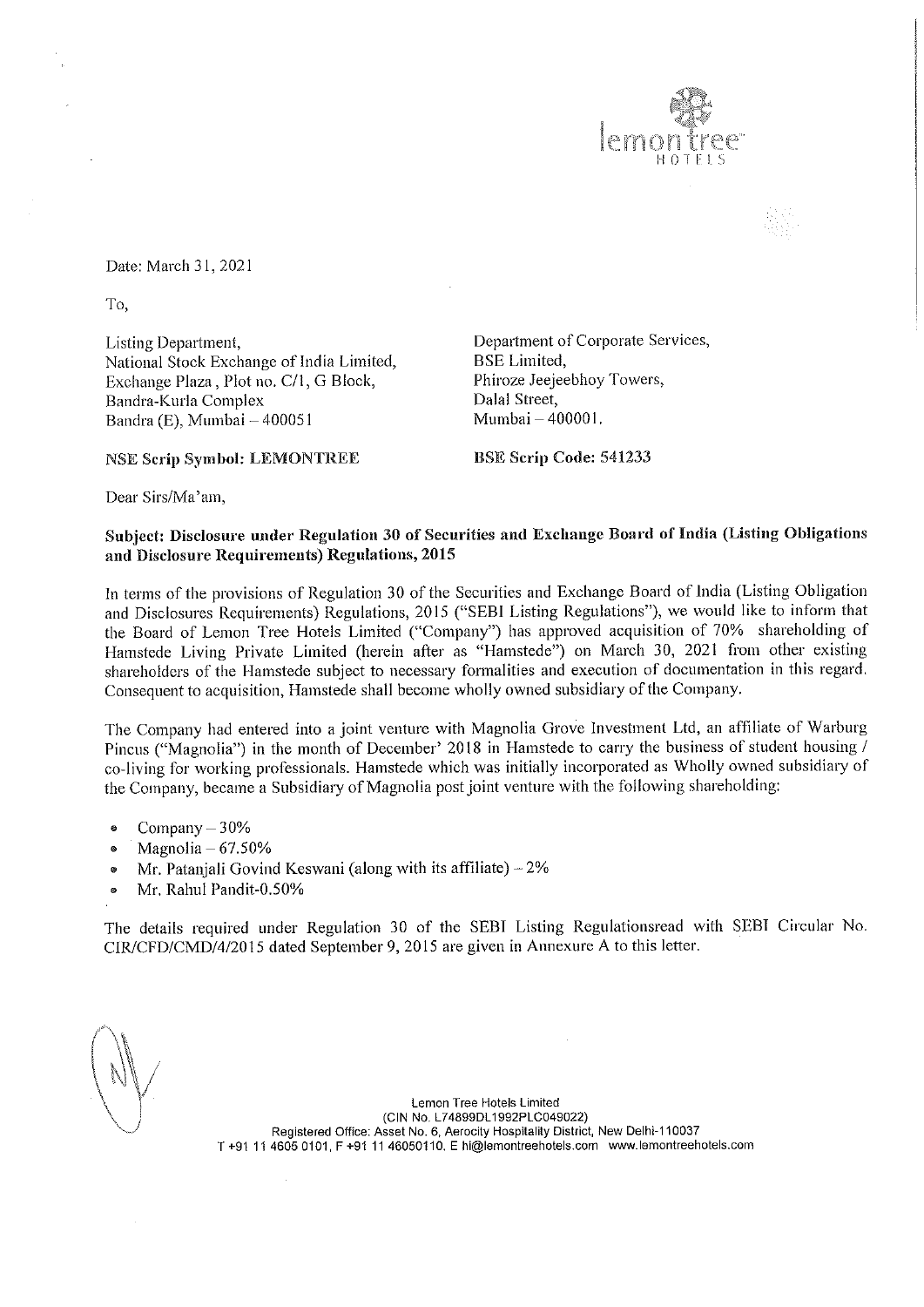

Please take the above information on record and kindly acknowledge.

Thanking you,

For Lemon ;free Hotels Limited

 $\sqrt{|\mathcal{M}|}$ Nikhil Sethi

Group Company Secretary & GM Legal and Compliance Officer

> Lemon Tree Hotels Limited (CIN No, L74899DL1992PLC049022) Registered Office: Asset No. 6, Aerocity Hospitality District, New Delhi-110037 T +91 41 4605 0101, F +91 11 46050110. E hi@lemontreehotels.com www.lemontreehotels.com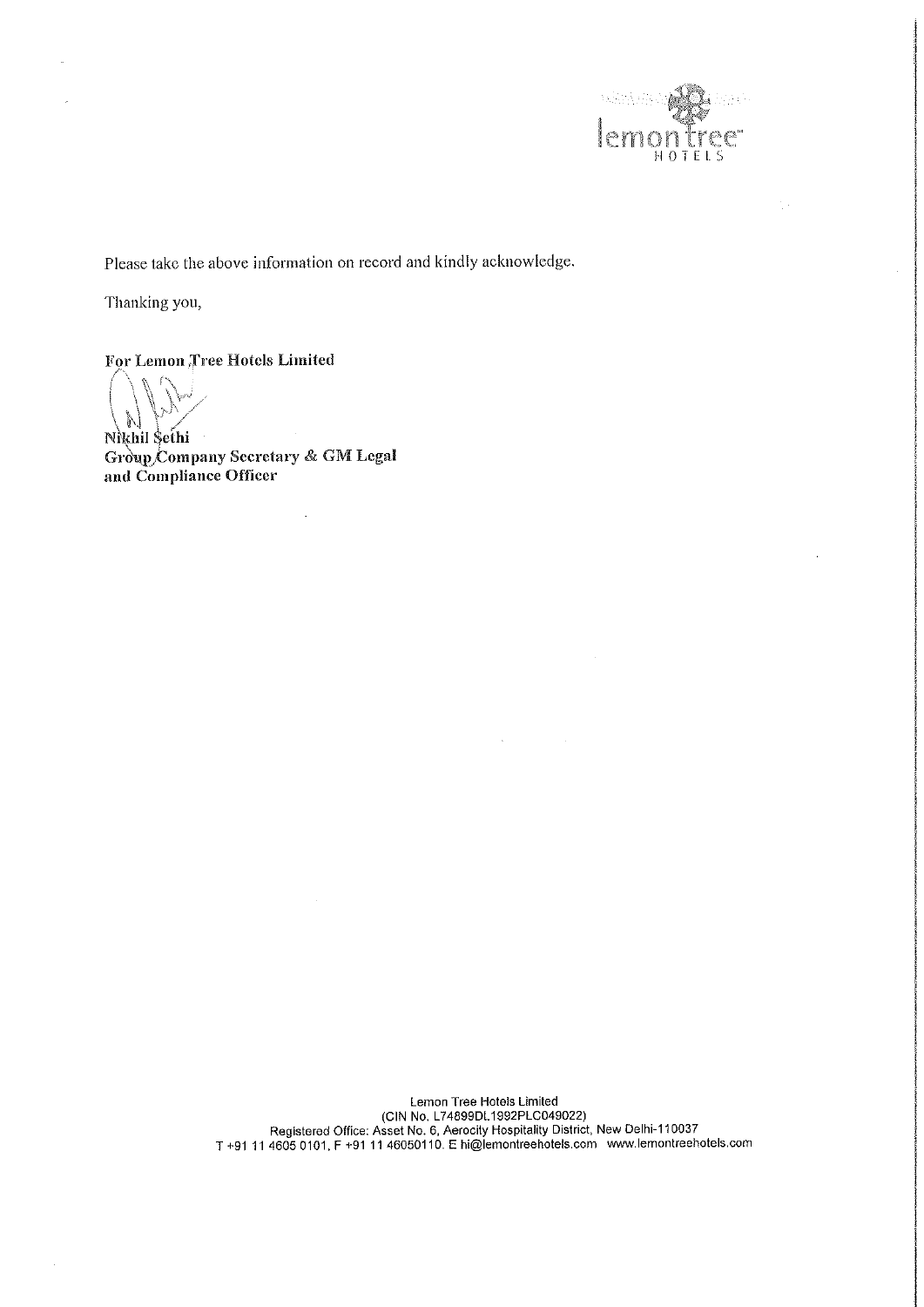

## Annexure A

÷,

|                   |                                                                                                               | tree"<br><b>HOTELS</b>                                                                                                                                                                                                                                                           |  |  |  |  |  |  |
|-------------------|---------------------------------------------------------------------------------------------------------------|----------------------------------------------------------------------------------------------------------------------------------------------------------------------------------------------------------------------------------------------------------------------------------|--|--|--|--|--|--|
|                   |                                                                                                               |                                                                                                                                                                                                                                                                                  |  |  |  |  |  |  |
|                   |                                                                                                               |                                                                                                                                                                                                                                                                                  |  |  |  |  |  |  |
| <b>Annexure A</b> |                                                                                                               |                                                                                                                                                                                                                                                                                  |  |  |  |  |  |  |
| S. No.            | <b>PARTICULARS</b><br>Name of the target Company, details                                                     | <b>DETAILS</b><br>Target Company is Hamstede Living Private Limited                                                                                                                                                                                                              |  |  |  |  |  |  |
| 1.                | in brief such as size, turnover etc.                                                                          | (Hamstede) which was incorporated in December,<br>2018, however Hamstede doesn't have any turnover<br>from its business since incorporation.                                                                                                                                     |  |  |  |  |  |  |
| 2.                | Whether the acquisition would fall<br>within related party transaction(s) and                                 | Transaction w.r.t acquisition of shares from Magnolia<br>Grove Investment Ltd, an affiliate of Warburg Pincus<br>(i.e. 67.50% of share capital of Hamstede) and Mr.<br>Rahul Pandit (i.e. 0.50% of share capital of Hamstede)<br>would not fall under Related Party Transaction. |  |  |  |  |  |  |
|                   | whether the promoter / promoter<br>group / group companies have any<br>interest in the entity being acquired? |                                                                                                                                                                                                                                                                                  |  |  |  |  |  |  |
|                   | If yes, nature of interest and details<br>thereof and whether the same is done                                | However, the transaction w.r.t acquisition of shares                                                                                                                                                                                                                             |  |  |  |  |  |  |
|                   | at "arm's length".                                                                                            | from Mr. Patanjali Govind Keswani (along with its<br>affiliate) – (i.e. 2% of share capital of Hamstede) is a<br>related party transaction, as Mr. Patanjali Govind                                                                                                              |  |  |  |  |  |  |
|                   |                                                                                                               | Keswani is a Promoter as well as the Chairman and<br>Managing Director of the Company.                                                                                                                                                                                           |  |  |  |  |  |  |
|                   |                                                                                                               | The transaction is at arm's length as the shares are                                                                                                                                                                                                                             |  |  |  |  |  |  |
|                   |                                                                                                               | being acquired from other non-related shareholders at<br>the same price.                                                                                                                                                                                                         |  |  |  |  |  |  |
| 3.                | Industry to which the entity being<br>acquired belongs                                                        | Hamstede main object is to construct, acquire, develop,<br>operate and lease short and long-stay real estate<br>projects, with a primary focus on student housing, co-                                                                                                           |  |  |  |  |  |  |
|                   |                                                                                                               | living for working professionals/adults and multi-<br>family users.                                                                                                                                                                                                              |  |  |  |  |  |  |
| 4.                | Object and effects of acquisition                                                                             | Due to near term challenges in the co-living business                                                                                                                                                                                                                            |  |  |  |  |  |  |
|                   | (including but<br>limited to,<br>not<br>disclosure of reasons for acquisition                                 | Magnolia and other shareholders intend to transfer their<br>respective shareholding in Hamstede to the Company,                                                                                                                                                                  |  |  |  |  |  |  |
|                   | of target entity, if its business is<br>outside the main line of business of                                  | as the Company being the Promoter of Hamstede.                                                                                                                                                                                                                                   |  |  |  |  |  |  |
| 5.                | the listed entity)<br>Brief details of any government or                                                      | No government or regulatory approvals are required for                                                                                                                                                                                                                           |  |  |  |  |  |  |
|                   | regulatory approvals required for the<br>acquisition                                                          | the acquisition except reporting to Reserve Bank of<br>India for acquisition of shares from foreign entity.                                                                                                                                                                      |  |  |  |  |  |  |
| 6.                | Indicative time period for completion<br>of the acquisitions                                                  | 30 days                                                                                                                                                                                                                                                                          |  |  |  |  |  |  |
|                   |                                                                                                               | Nature of consideration: Cash consideration.                                                                                                                                                                                                                                     |  |  |  |  |  |  |

(CIN No, L74899DL1992PLC049022)

Registered Office: Asset No. 6, Aerocity Hospitality District, New Delhi-110037

 $\hat{\mathcal{A}}$ 

T +91 11 4605 0101, F +91 11 46050110. E hi@lemontreehotels.com www.lemontreehotels.com

**AV**